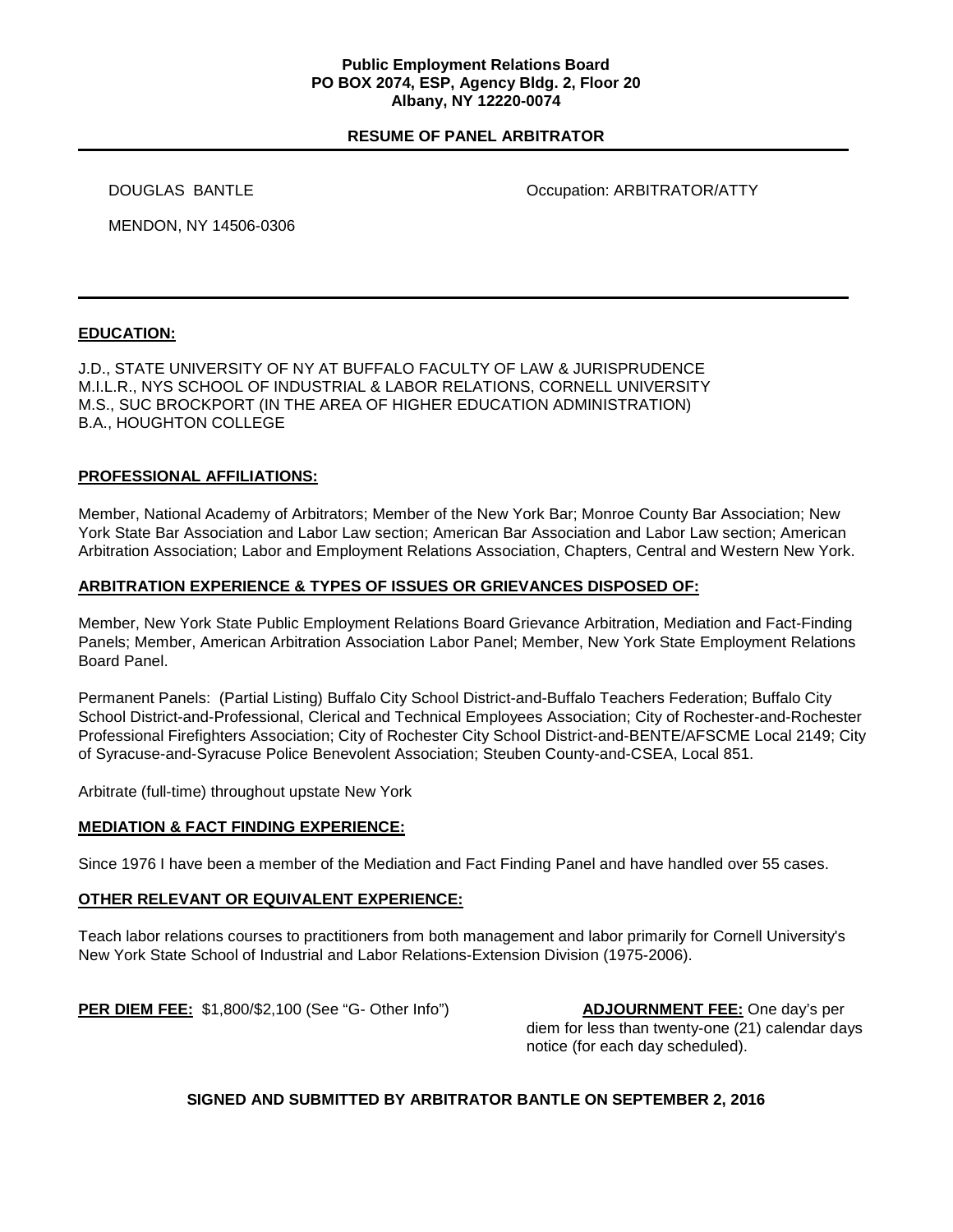#### **Public Employment Relations Board PO BOX 2074, ESP, Agency Bldg. 2, Floor 20 Albany, NY 12220-0074**

# **BILLING DISCLOSURE STATEMENT**

## ARBITRATOR'S NAME: **DOUGLAS BANTLE**

The following is a description of my fees and expenses:

A) HEARING TIME.

(1) My per diem is **\$1,800/\$2,100** for each day or any part thereof spent hearing a case. (SEE "G- OTHER INFORMATION" BELOW FOR MORE INFORMATION

(2) If a hearing day exceeds \_**7**\_ hours, I charge:

\_\_\_\_\_ a second full per diem \_\_**X**\_\_ a prorated per diem

\_\_\_ no additional charge \_\_\_\_\_\_ other (describe)

(3) Additional comments: I CONSIDER A "NORMAL" HEARING DAY 10:00 AM TO 5:00 PM AFTER THAT, I RESERVE THE RIGHT TO CHARGE FOR ADD'L DAY.

## B) STUDY TIME.

- (1) I charge **\$1,800/\$2,100** for each day spent in preparation of the opinion and award.
- (2) This charge \_**X\_** will \_\_\_will not be prorated for partial days devoted to such preparation.
- (3) Additional comments: THIS WILL BE DONE IN .25-DAY INCREMENTS

# C) TRAVEL TIME AND EXPENSES.

(1) When travel time plus hearing time exceeds \_\_**10** \_ hours in a calendar day:

\_ **\_** Not applicable (no additional charge)

**X** I charge as follows (describe): A PRORATED PER DIEM

(2) I charge for actual, travel-related expenses incurred in connection with the case \_**X**\_\_YES \_\_\_\_ NO.

Where appropriate, a mileage charge for auto travel will be billed at:

**X** Prevailing IRS rate \_\_\_\_\_\_\_\_\_\_\_\_\_\_\_\_\_\_ Other (describe):

(3) When the scheduled hearing day(s) requires an overnight stay:

\_\_ There is no charge, other than for lodging and subsistence.

 **X** I charge as follows (describe): IF DISTANCES REQUIRE OVER THREE HOURS OF TRAVEL (ONE WAY), I RESERVE THE RIGHT TO CHARGE AN ADDITIONAL PER DIEM.

(4) Additional Comments: